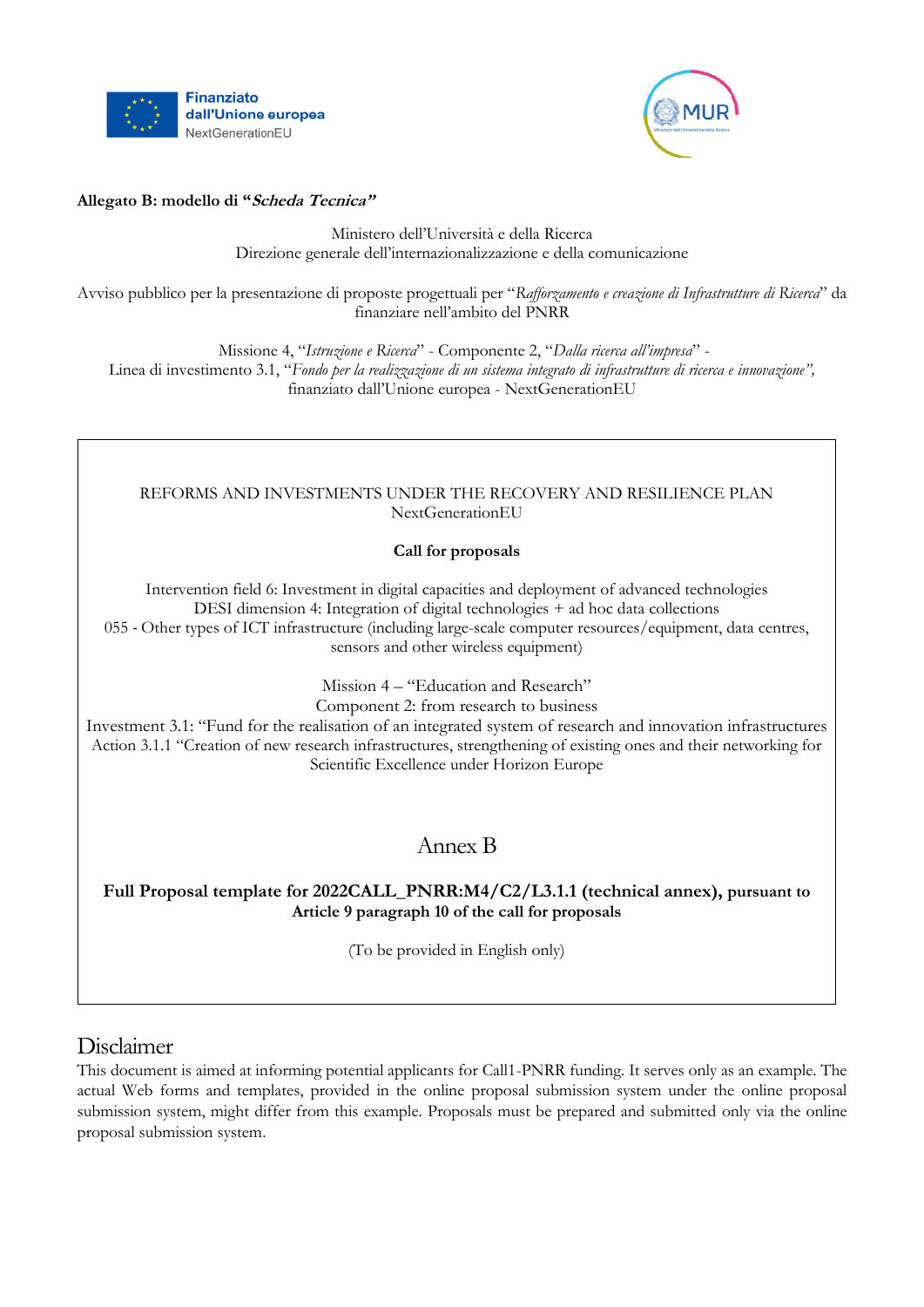



# Annex B - Part 1

All information that are requested in this part of this document must be provided ONLY online

(Web address will be provided before the opening of the call)

# **a) APPLICANT**

*(The information provided in this section will be evaluated with reference to criteria A.3 and A.5)*

1 **Legal name; Tax code; VAT number, Legal address** *(insert text in the webform fields)* 2 **Legal representative: personal data and contacts** *(insert text in the webform fields)* 3 **Management and research structure** *(insert text in the webform field - max 2000 characters)* 4 **Financial Management System** Provide evidence of the existence of an adequate management structure, which implements a sound financial management system that complies with the relevant European legislation (in particular, pursuant to the provisions set out in point 20 of the Communication from the Commission 2014/C198/01 and the provisions of Article 71 of Regulation (EU) no. 1303/2013, in compliance with the Interministerial Decree No. 18/2012 and Ministerial Decree 19/2014, pursuant to article 5 of Law 240/2010, the beneficiaries ("Soggetti Attuatori") shall maintain a separate accounting system for all transactions relating to an operation, shall make all documents available for inspection, shall provide information on the onset and completion of operations and shall provide all data required for the purpose of monitoring activities); furthermore said management system shall also comply with the provisions of Regulation (EU, EURATOM) 2018/1046 and with the provisions of Regulation (EU) 2021/241, in particular with provisions set out in article 22, regarding the prevention, detection and correction of fraud, corruption and conflicts of interests; furthermore, said management system shall also guarantee the correct allocation of data relevant to the monitoring the procedural, physical and financial progress of the project. *(insert text in the webform fields - max 4000 characters)* 5 **Specific skills of the applicant with respect to this proposal** *(insert text in the webform fields- max 2000 characters)*

### 6 **Operating Unit(s) (OU(s)) directly involved in the project**

- 6.1 **Name, location, and contact person** i.e. institute, department, centre, laboratory, address, etc. *(insert text in the webform fields – numbering is automatically assigned)*
- 6.2 **Scientific-technological expertise and experience** Related to the project, including elements for the evaluation of site suitability with respect to the foreseen investments to be set at the OU *(insert text in the webform fields - max 4000 characters)*
- 7 **National and international collaborations**. *(insert text in the webform field - max 2000 characters)*;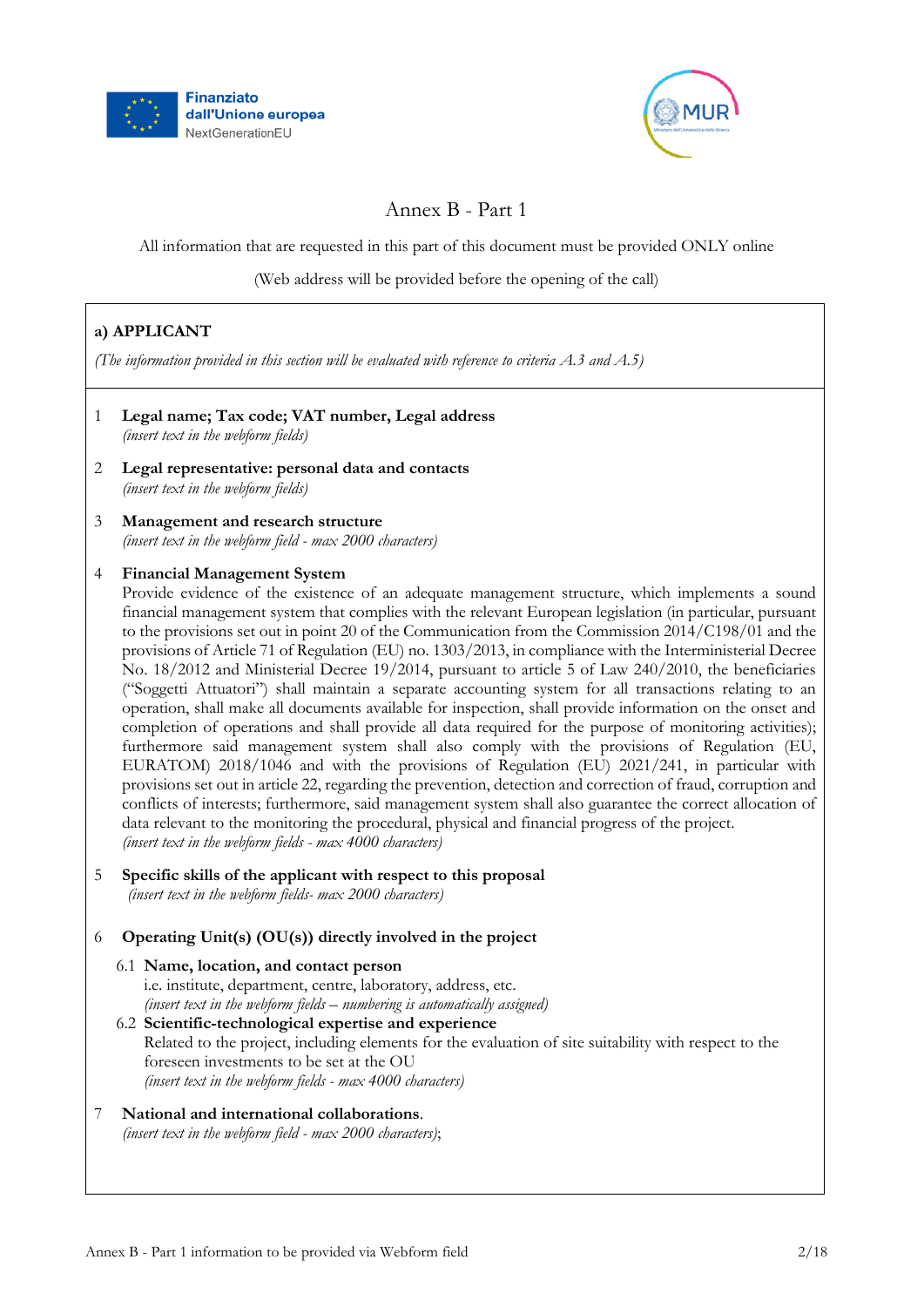



# **a) APPLICANT**

*(The information provided in this section will be evaluated with reference to criteria A.3 and A.5)*

## 8 **Scientific Coordinator of the project:**

8.1 **Personal data and contacts** *(insert text in the webform fields)*

### 8.2 **Digitally signed CV**

Europass format, clearly stating the following: employing institution, contractual status, rank, experience in the industrial/manufacturing sector and in the scientific field(s) of the project proposal as well as in the general context of the targeted research infrastructure(s) *(upload pdf file)*

### 8.3 **Appointment letter as scientific coordinator of the project**

Digitally signed by the Legal representative of the applicant and any other delegation of duty and signatory power

*(upload pdf file)*

## 9 **Financial Officer in charge of the project:**

#### 9.1 **Personal data and contacts**

*(insert text in the webform fields)*

9.2 **Digitally signed CV**, in Europass format, clearly stating the following: employing institution, contractual status, rank *(upload a pdf file)*

## 9.3 **Appointment letter as financial officer for the project**

Digitally signed by the Legal representative of the applicant and any other delegation of duty and signatory power *(upload pdf file)*

### 10 **Manager of the infrastructure as per Article 1 of the call for proposals, provide:**

10.1 **Duties, expected profile and specific requirements** *(insert text in the webform field - max 2000 characters)*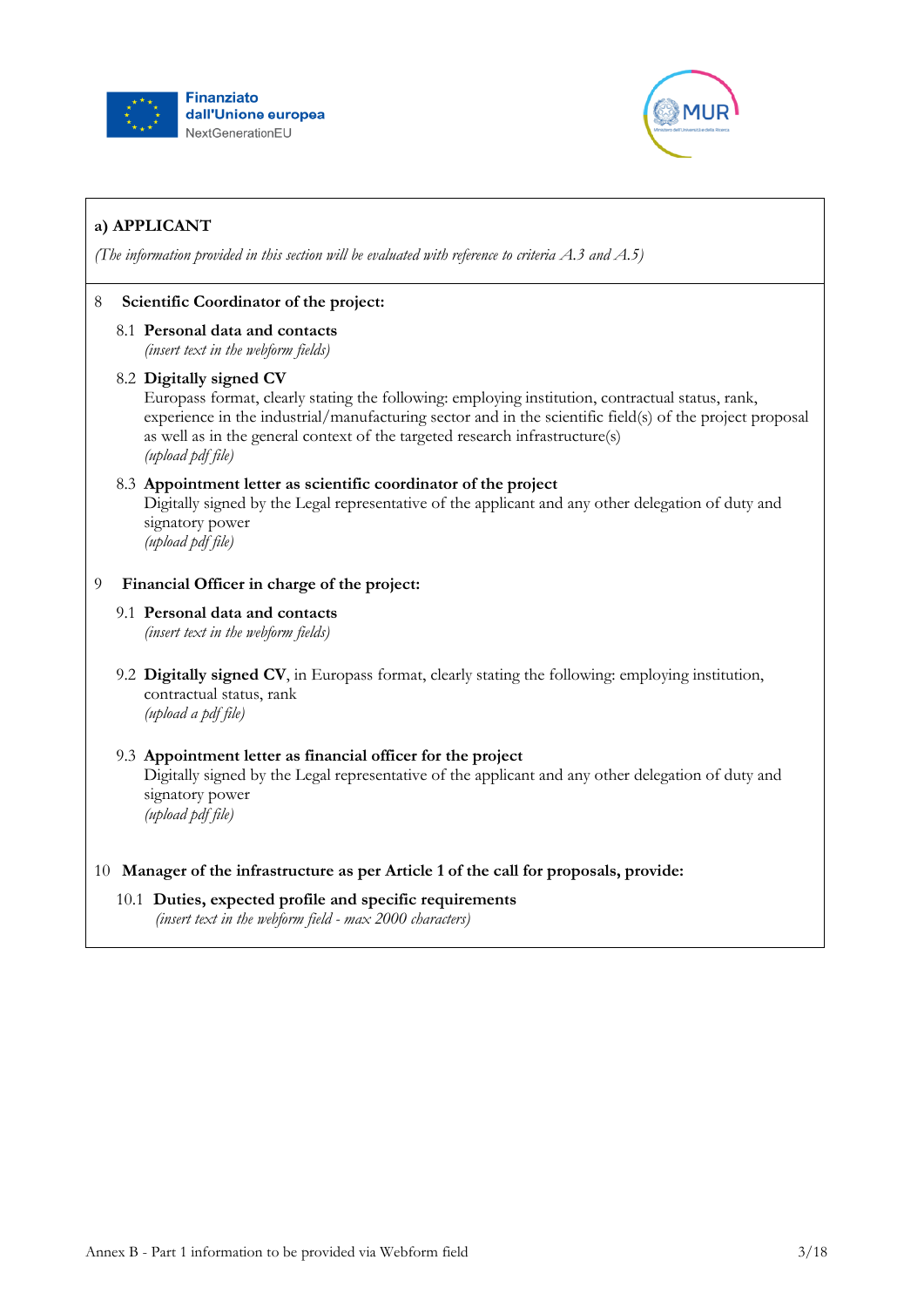



# **b) CO-APPLICANT(S)<sup>1</sup>**

*(The information provided in this section will be evaluated with reference to criteria A.3 and A.5)*

- 11 **Legal name; Tax code; VAT number, Legal address** *(insert text in the webform fields)*
- 12 **Legal representative: personal data and contacts** *(insert text in the webform field)*
- 13 **Management and research structure** *(insert text in the webform field - max 2000 characters)*
- 14 **Financial Management System**

Provide evidence of the existence of an adequate management structure, which implements a sound financial management system that complies with the relevant European legislation (in particular, pursuant to the provisions set out in point 20 of the Communication from the Commission 2014/C198/01 and the provisions of Article 71 of Regulation (EU) no. 1303/2013, in compliance with the Interministerial Decree No. 18/2012 and Ministerial Decree 19/2014, pursuant to article 5 of Law 240/2010, the beneficiaries ("Soggetti Attuatori") shall maintain a separate accounting system for all transactions relating to an operation, shall make all documents available for inspection, shall provide information on the onset and completion of operations and shall provide all data required for the purpose of monitoring activities); furthermore said management system shall also comply with the provisions of Regulation (EU, EURATOM) 2018/1046 and with the provisions of Regulation (EU) 2021/241, in particular with provisions set out in article 22, regarding the prevention, detection and correction of fraud, corruption and conflicts of interests; furthermore, said management system shall also guarantee the correct allocation of data relevant to the monitoring the procedural, physical and financial progress of the project. *(insert text in the webform fields - max 4000 characters)*

- 15 **Specific skills of the applicant with respect to this proposal** *(insert text in the webform field - max 2000 characters)*
- 16 **Operating Unit(s) (OU(s)) directly involved in the project**

### 16.1 **Name, location and contact person**

i.e. institute, department, centre, laboratory, etc. *(insert text in the webform fields)*

16.2 **Scientific-technological expertise and experience related to the project**

Including elements for the evaluation of site suitability with respect to the foreseen investments to be set at the OU

*(insert text in the webform field - max 4000 characters)*

- 17 **National and international collaborations**. *(insert text in the webform field - max 2000 characters)*;
- 18 **Principal Investigator for the co-applicant:**
	- 18.1 **Personal data and contacts** *(insert text in the webform fields)*
	- 18.2 **Digitally signed CV**

 $\ddot{\phantom{a}}$ 

<sup>1</sup> In case of "iii" Proposals, as per article 5 paragraph 3 of the Call, the agreement among applicant and coapplicant(s) requested in article 4 paragraph 2 of the Call is due only if all the IR(s) proposed for the network do not share the same "capofila".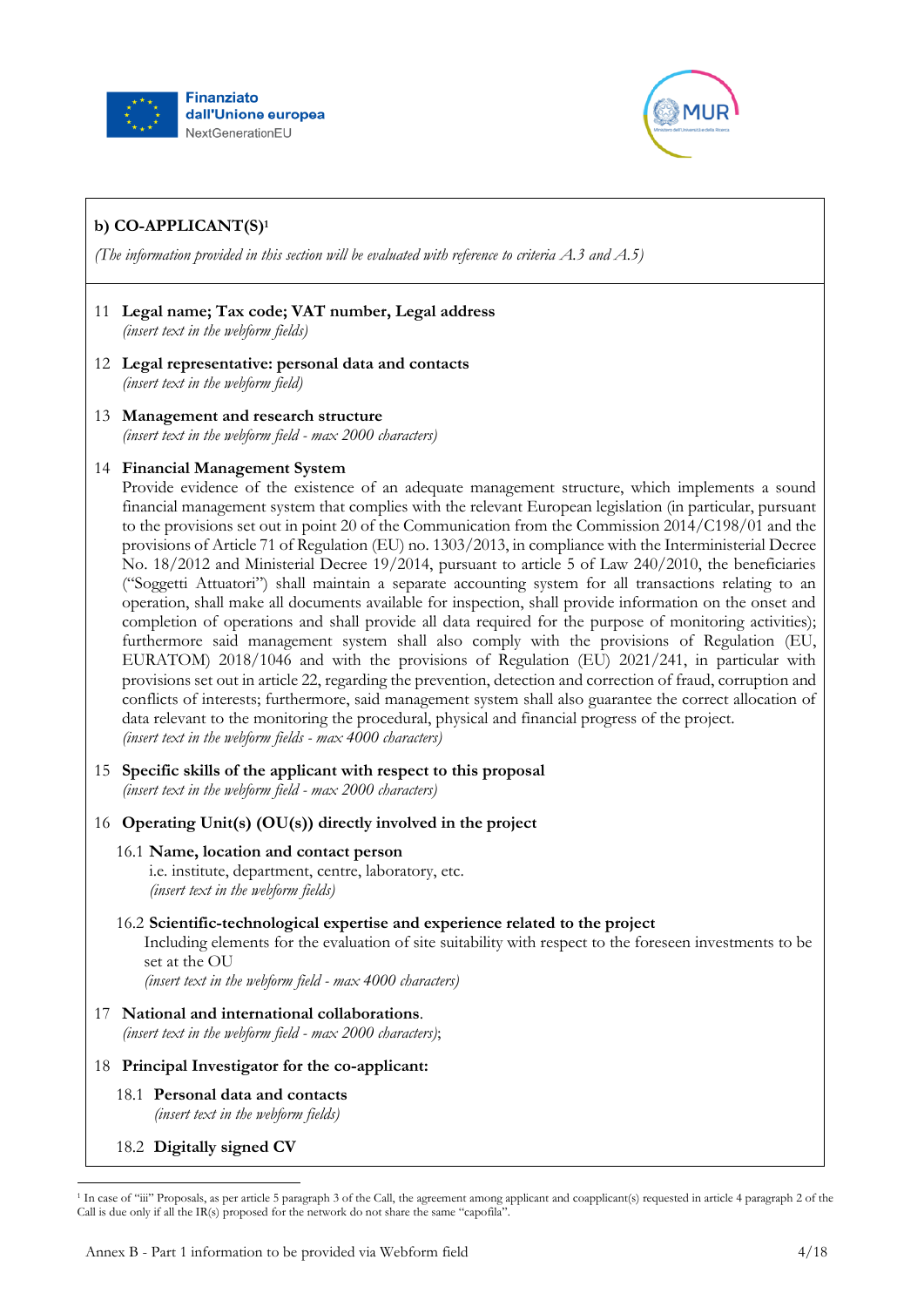



# **b) CO-APPLICANT(S)<sup>1</sup>**

*(The information provided in this section will be evaluated with reference to criteria A.3 and A.5)*

Europass format, clearly stating the following: employing institution, contractual status, rank *(upload pdf file)*

### 18.3 **Appointment letter as Principal Investigator**

For the co-applicant for the project, digitally signed by the Legal representative of the co-applicant and any other delegation of duty and signatory power *(upload pdf file)*

## 19 **Administrative contact for the co-applicant:**

### 19.1 **Personal data and contacts**

*(insert text in the webform fields)*

## 19.2 **Digitally signed CV**

In Europass format, clearly stating the following: employing institution, contractual status, rank *(upload pdf file)*

### 19.3 **Appointment letter as administrative contact for the project**

Digitally signed by the Legal representative of the applicant and any other delegation of duty and signatory power

*(upload pdf file)*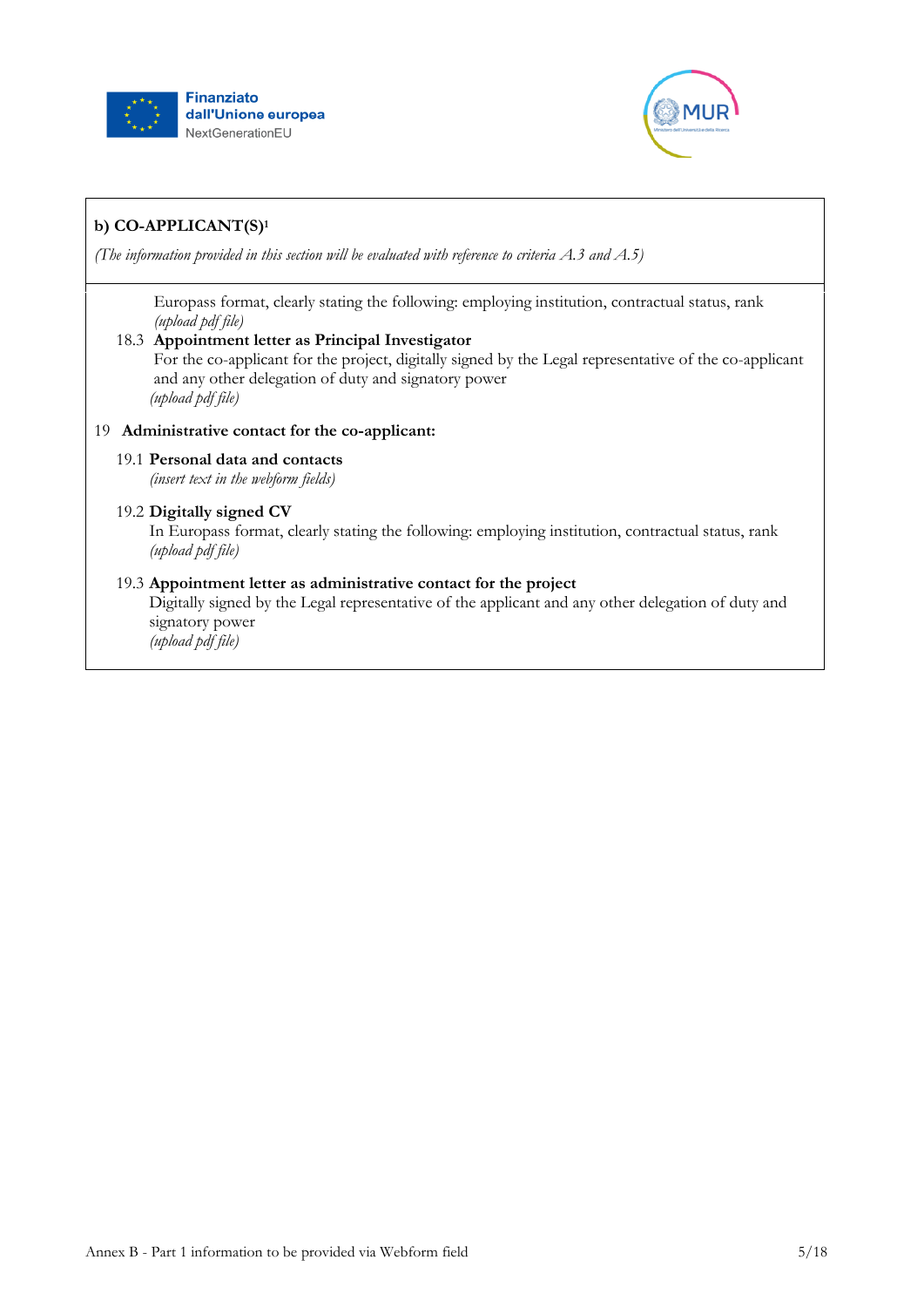



*(The information provided in this section will be evaluated with reference to criteria A1, A2, A.4, B.1-B.4)*

#### 20 **Project title and acronym** *(insert text in the webform field);*

21 **Duration of the project (in months)** *(insert number in the webform field);*

### 22 **Project type**

Specify Project type (as per article 5, paragraph 3 of the call) (*multiple choice menu: (i) strengthening of an existing RI among those listed in NPRI with medium or high priority; (ii) creation of a new RI among those listed in NPRI with medium or high priority; (iii.) networking of existing RIs among those listed in NPRI with medium or high priority*)

### 23 **Research Infrastructure(s) targeted by the project**

Each RI can participate only to one proposal type (i) or (ii) pursuant to article 5, paragraph 3, of the call and can and participate to only one proposal type (iii) *(insert text in the webform fields)*;

24 **ESFRI domain proposal** (*automatically assigned as per the National Program of Research Infrastructure - NPRI*)

#### 25 **"iii" proposal**

#### 25.1 **Leading IR:**

In case of several IRs with the same "capofila" (*menu for RIs*)

## 25.2 **Prevalent ESFRI domain:**

At least one RI shall belong to the prevalent domain *(menu for RIs belonging to the same ESFRI domain, the prevalent field is automatically assigned as that ESFRI domain*)

#### 26 **Free Keyword(s)**

(*insert text in the webform fields – minimum 5 keywords maximum 10 keywords)* 

27 **Publishable Project abstract**

*(insert text in the webform field: max 2000 characters*)

#### 28 **Extended Abstract**

Provide an abstract for the project addressing the following points:

- context analysis and state of the art;
- pre-project scenario;
- most important changes and how these will impact on the existing RI, or on the reference domain for a new RI, or on each RI in case of a networking project;
- proposed actions, their implementation and possible critical issues (to be detailed in the work breakdown structure in part B of the present proposal);
- post-project scenario and description of the upgraded research infrastructure;
- expected results and their impact: proposals will be selected based on their strong scientific/technological/innovation leadership, their innovation potential (both in terms of open innovation/open data and for proprietary developments), their translational and innovation plans, the support from industry as users, the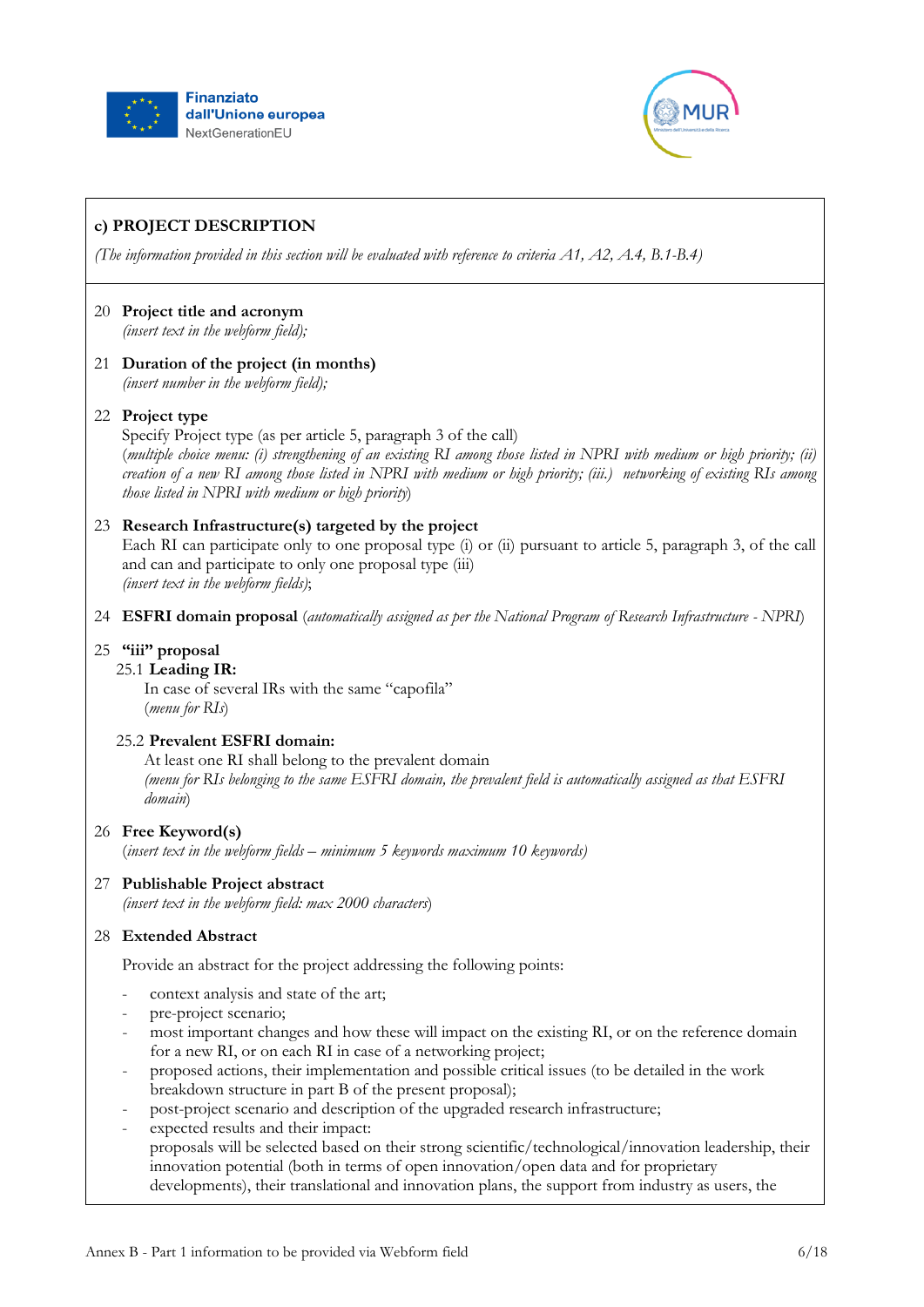



*(The information provided in this section will be evaluated with reference to criteria A1, A2, A.4, B.1-B.4)*

strength of the business development activities, IP generation, clear rules for distinguishing open and protected output and licensing plans, their ability to develop and host doctorates, links with the venture or other types of funds to facilitate the development of new startups, the strength of their plans to proactively apply for EU calls, with dedicated personnel to support the preparation, and management of EU grants;

with specific reference to the prevailing effect on the applicant(s) capabilities in terms of efficiency, excellence or diversification into new application domains. Expected results shall demonstrate the technical / scientific feasibility of advancing knowledge towards enabling state of the art technologies. This section shall be presented as a narrative, complemented by a list of Work Packages and Activities, Intermediate Objectives and expected Deliverables.

Detailed description of Work Packages and Activities as well as Intermediate Objectives and Deliverable shall be provided later in this document.

*(insert text in the webform field (memofield): max 16000 characters)*

## 29 **Objectives and ambition**

Describe the General Objective of the project and its rationale, highlight expected results in terms of innovation, performances, and technological solutions. Outline the project structure, the Work Packages and Specific Objectives and Work Packages interconnection. *(insert text in the webform field - max 8000 characters*)

## 30 **Project framework and main expected impact**

Briefly describe the expected wider scientific, economic, and societal effects of the project. This may include, for instance: (i) attraction of capital and investments in the territory, (ii) attraction to new researchers from other territories, (iii) impact on the competitiveness of enterprises, promotion of scientific excellence, (iv) creation of knowledge and innovation, (v) contribution to technological development, (v) impact of the project in terms of spin-off effect on the territory and more generally on the reference application.

*(insert text in the webform field - max 8000 characters*)

## 31 **Compliance/consistency with NRRP rules and constrains** See Part 2 of this document of this document

## 32 **Total budget for the proposal**

### 32.1 Entire Project costs

(*This budgetary data will be produced automatically by the submission system following compilation of the work breakdown structure of the present proposal, later in this document. The following table serves as template only*)

|    | COSTS $(\epsilon)$<br><b>ENTIRE PROJECT</b>                   |                                           |                           |                 |
|----|---------------------------------------------------------------|-------------------------------------------|---------------------------|-----------------|
|    |                                                               | Costs included in the request for funding |                           |                 |
|    |                                                               | To be located within the eight            | To be located outside the | Total requested |
|    |                                                               | southern Regions                          | eight southern Regions    | grant           |
| a. | Fixed term personnel<br>specifically hired for the<br>project | autofill                                  | autofill                  | autofill        |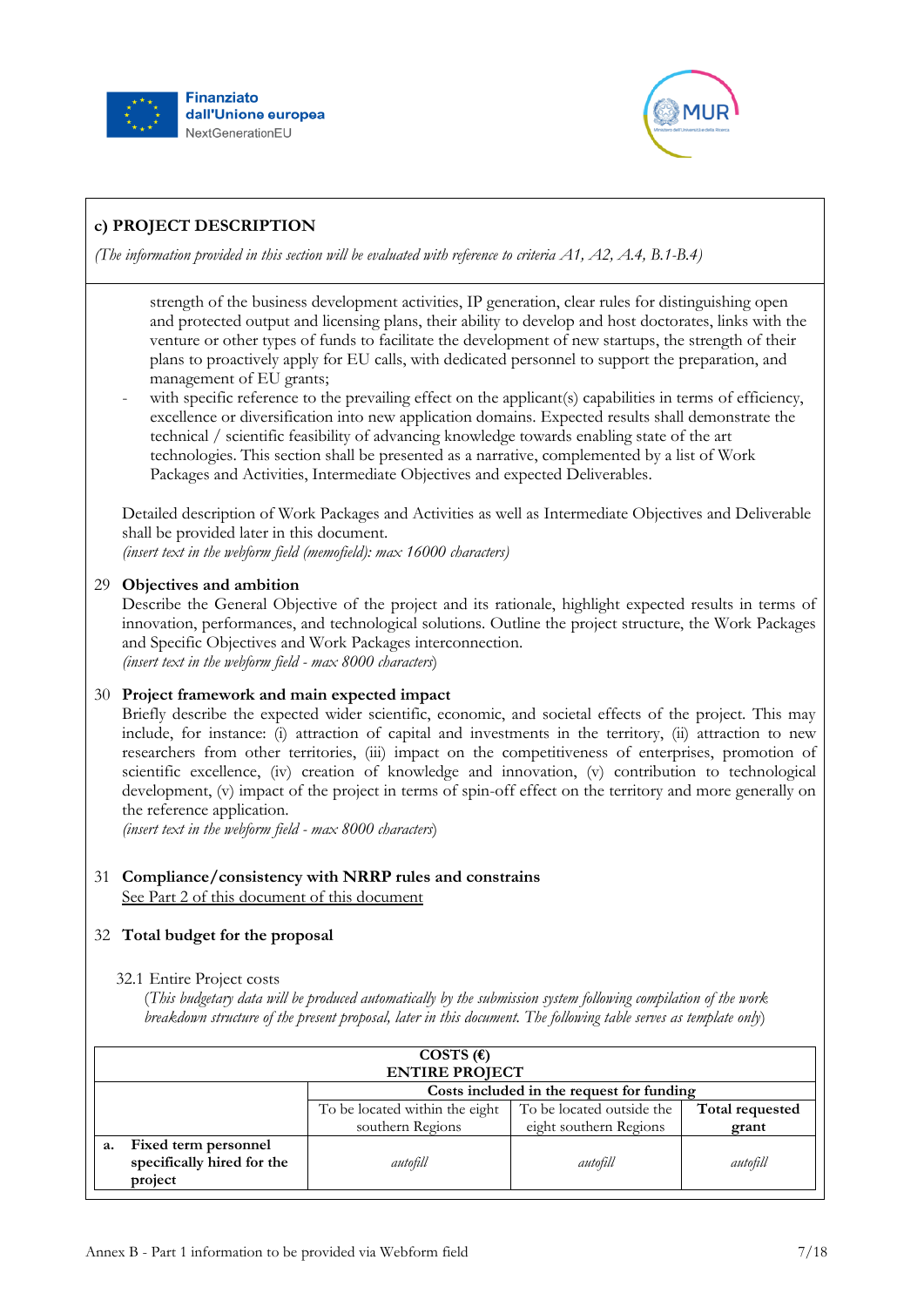



*(The information provided in this section will be evaluated with reference to criteria A1, A2, A.4, B.1-B.4)*

| $\mathbf{b}$ . | Scientific<br>instrumentation and<br>technological equipment,<br>software licenses and<br>patent | autofill | autofill | autofill |
|----------------|--------------------------------------------------------------------------------------------------|----------|----------|----------|
| $c_{\cdot}$    | <b>Open Access, Trans</b><br><b>National Access, FAIR</b><br>principle implementation            | autofill | autofill | autofill |
|                | d. Civil infrastructures and<br>related systems                                                  | autofill | autofill | autofill |
| e.             | Indirect costs, including<br>running costs                                                       | autofill | autofill | autofill |
| f.             | Training activities                                                                              | autofill | autofill | autofill |
| Total          |                                                                                                  | autofill | autofill | autofill |

32.2 For each Work Package (Specific Objective), as per the following table <sup>2</sup> (*This budgetary data will be produced automatically by the submission system following compilation of the work breakdown structure of the present proposal, later in this document. The following table serves as template only*)

|                | COSTS $(\epsilon)$                                                                               |                                           |                           |                 |  |
|----------------|--------------------------------------------------------------------------------------------------|-------------------------------------------|---------------------------|-----------------|--|
|                | Work Package #                                                                                   |                                           |                           |                 |  |
|                |                                                                                                  | Costs included in the request for funding |                           |                 |  |
|                |                                                                                                  | To be located within the eight            | To be located outside the | Total requested |  |
|                |                                                                                                  | southern Regions                          | eight southern Regions    | grant           |  |
| a.             | Fixed term personnel<br>specifically hired for the<br>project                                    | autofill                                  | autofill                  | autofill        |  |
| $\mathbf{b}$ . | Scientific<br>instrumentation and<br>technological equipment,<br>software licenses and<br>patent | autofill                                  | autofill                  | autofill        |  |
| c.             | <b>Open Access, Trans</b><br><b>National Access, FAIR</b><br>principle implementation            | autofill                                  | autofill                  | autofill        |  |
| d.             | Civil infrastructures and<br>related systems                                                     | autofill                                  | autofill                  | autofill        |  |
| e.             | Indirect costs, including<br>running costs                                                       | autofill                                  | autofill                  | autofill        |  |
| f.             | Training activities                                                                              | autofill                                  | autofill                  | autofill        |  |
| Total          |                                                                                                  | autofill                                  | autofill                  | autofill        |  |

32.3 For each project participant (Applicant and co-Applicants), see Part 2 of this document of this document

<sup>2</sup> Single type of expenses (type a. and e.) for the total requested grant shall satisfy cost limits as follows:

a. Fixed term personnel specifically hired for the project: max 20% of the total requested grant.

e. Indirect costs: max 7% of the total requested grant.

The submission system will keep track of these values during compilation.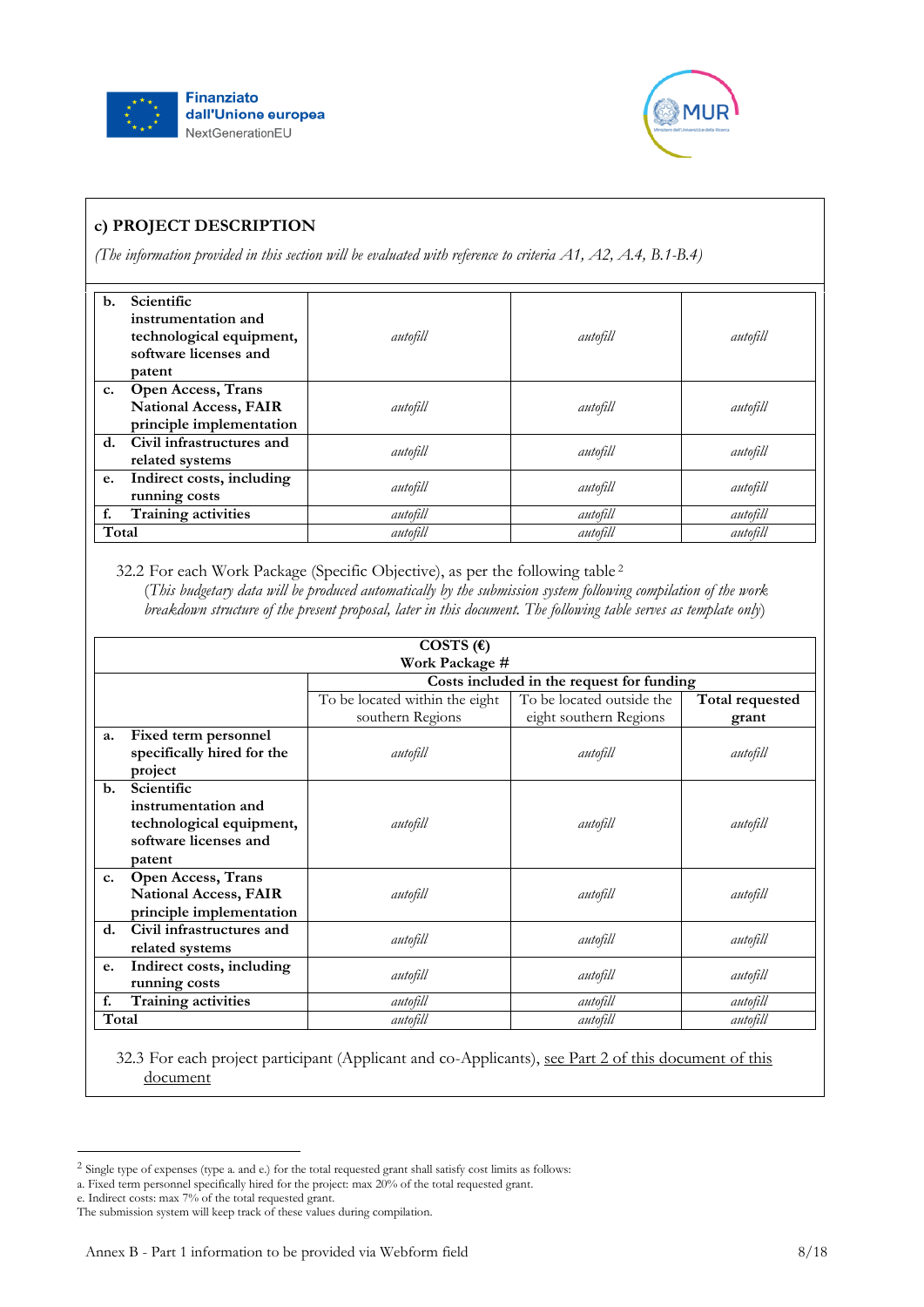



*(The information provided in this section will be evaluated with reference to criteria C1-C5)*

The work plan required to achieve the final objectives must be organized in Work Packages (WPs). A WP is identified as a set of activities aimed at achieving a Specific Objective of the project.

Each WP is then composed of one or more activity(s).

An activity is the basic element of the project, is assigned to one OU. An OU belonging to only one applicant/co-applicant (by definition).

Each activity has a description, a timing, the estimation of the resources needed, and its related costs<sup>3</sup> as described hereafter.

The number of Work Packages should be proportionate to the scale and complexity of the project; resources assigned to work packages should be in line with their objectives and deliverables.

Enough detail in each work package shall be provided. These shall be appropriate for the assessment of the proposed allocation of requested resources.

A distinct WP on management is required.

The progress of the project is monitored by mean of the measurement of achievement of Intermediate Objectives (IOs) and their foreseen accomplishment date.

IOs act as project milestones and control points in the project that help to monitor progress. IOs may correspond to the completion of one or more key deliverables, allowing the next phase of the work to begin. The schedule of Intermediate Objectives is to be synchronised to the project bimestre, in correspondence to the scientific and technical reporting prescribed by article 4, paragraph 5, subparagraph d of the call.

Pursuant to article 13, paragraphs 2 and 4, financial reporting shall be submitted every two months, provided that the Intermediate Objectives set in the consolidated proposal have been achieved. Hence only IO accomplishment triggers the financial reporting of the cost incurred in achieving said IO. No financial report is due when no IO is scheduled in the bimestre.

### 33 **Timing of the different work packages:** See Part 2

34 **WP inter-relation with other WPs:** See Part 2

### 35 **Costs Scheduling according with the Intermediate Objectives:** See Part 2

Each **Work Package** shall be described as follow:

- 33 **WP title** *(insert text in the webform field)*
- 34 **WP number** *(insert text in the webform field)*
- 35 **Start month** (relative to kick-off of the project) and **duration** (in month, max 30) *(insert integer numbers in the webform field)*
- 36 **OU(s) participating to the WP** *(Choose OU form menu - number and name is automatically displayed)*
- 37 **WP leader**

 $\ddot{\phantom{a}}$ 

<sup>&</sup>lt;sup>3</sup> During the negotiation phase, as per call for proposal, article 10, comma 4, the proposal will be discussed in detail and changes in WP's WP activity and related costs may be affected.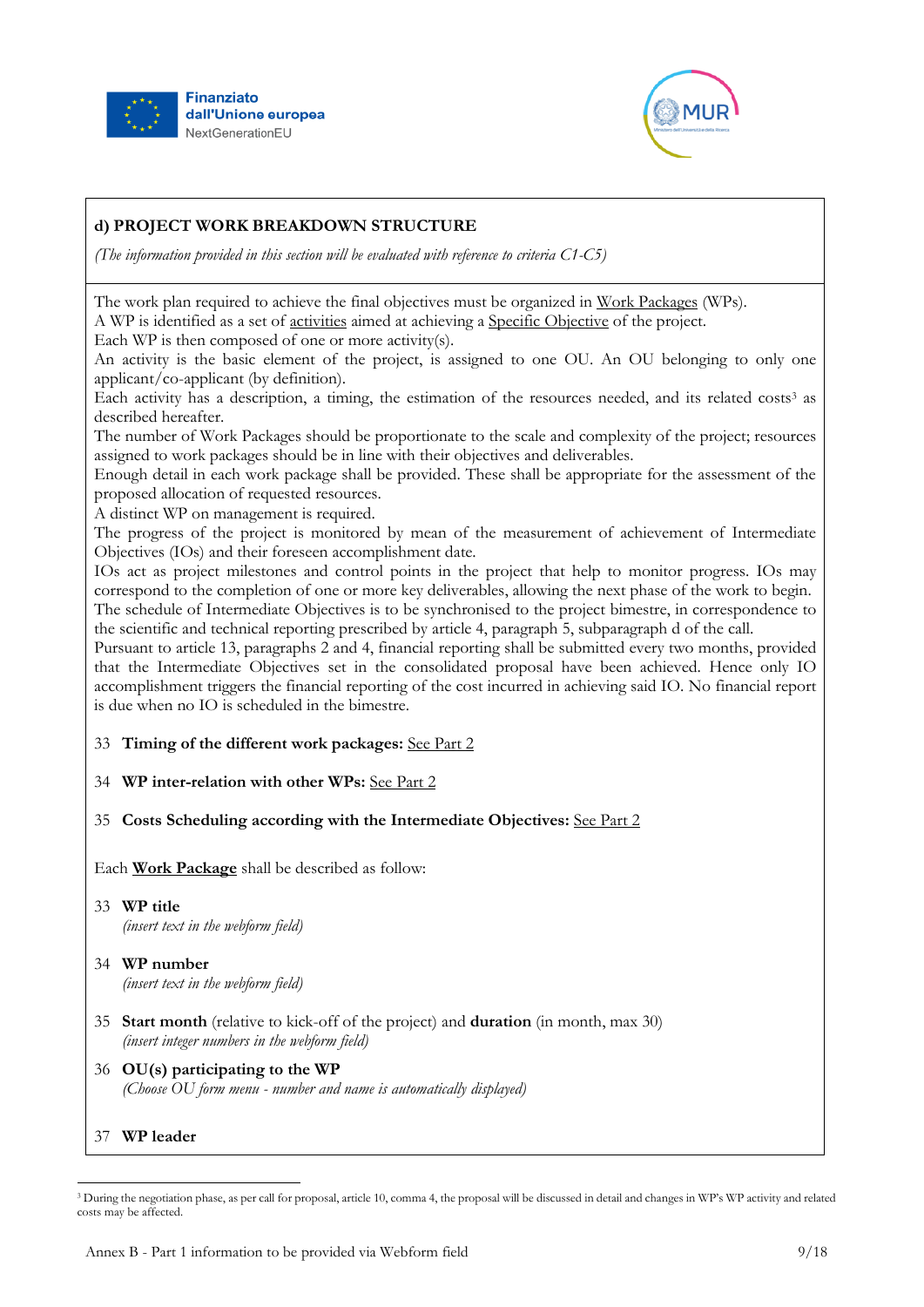



*(The information provided in this section will be evaluated with reference to criteria C1-C5)*

*(insert text in the webform fields – name and rank of individual and name of employing beneficiary)*

- 38 **Summary of the activities envisaged in the WP** *(insert text in the webform field - max 8000 characters)*
- 39 **WP inter-relation with other WWPP** (i.e. autonomous WP or dependence relation) *(structured field)*
- 40 **Most relevant outcome:** See Part 2 of this document
- 41 **List of WP deliverables that will be available according with the timing set by the Intermediate Objectives:** See Part 2 of this document
- 42 **Objective, quantitative, and measurable indicators relevant to the monitoring and ex-post assessment of the expected results:** See Part 2 of this document
- 43 **WP Intermediate Objectives: description and timing (corresponding to economic reporting scheduling):** See Part 2 of this document
- 47 **WP budget<sup>4</sup>** (*IRAP are not an eligible cost, costs shall be input net value plus VAT value and ex-IRAP*)
	- 47.1 a.w Cost of fixed term personnel specifically hired for the project to be located within the eight southern regions

(*insert net cost and VAT cost -if applicable - in*  $\epsilon$  *in the webform field*) *(insert text in the webform fields with and estimation of number of personnel divided by rank/profile and their person months consistent with cost to ease the assessment by the Panel)*

47.2 a.o Cost of fixed term personnel specifically hired for the project to be located outside the eight southern regions

(*insert net cost and VAT cost -if applicable - in*  $\epsilon$  *in the webform field*) *(insert text in the webform fields with and estimation of number of personnel divided by rank/profile and their person months consistent with cost to ease the assessment by the Panel)*

- 47.3 b.w Scientific instrumentation and technological equipment, software licenses and patent to be located within the eight southern regions (*insert net cost and VAT cost -if applicable - in*  $\epsilon$  *in the webform field*) *(insert text in the webform fields with and estimation of major items to ease the assessment by the Panel)*
- 47.4 b.o Scientific instrumentation and technological equipment, software licenses and patent to be located outside the eight southern regions

<sup>4</sup> Single type of expenses (type a. and e.) for the total requested grant shall satisfy cost limits as follows:

a. Fixed term personnel specifically hired for the project: max 20% of the total requested grant.

e. Indirect costs: max 7% of the total requested grant.

The submission system will keep track of these values during compilation.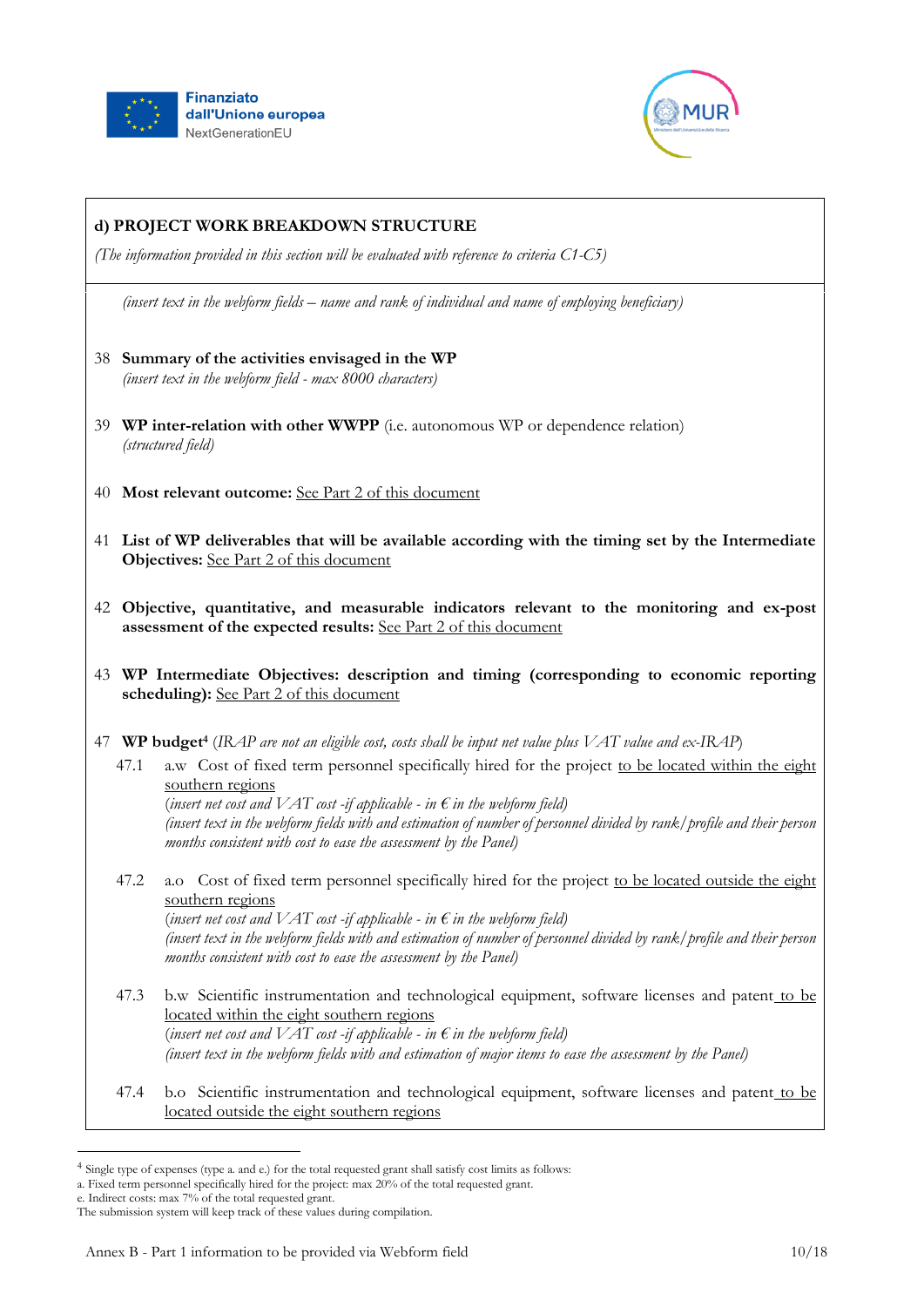



# **d) PROJECT WORK BREAKDOWN STRUCTURE** *(The information provided in this section will be evaluated with reference to criteria C1-C5)* (*insert net cost and VAT cost -if applicable - in*  $\epsilon$  *in the webform field*) *(insert text in the webform fields with and estimation of major items to ease the assessment by the Panel)* 47.5 c.w Open Access, Transnational Access, FAIR principle implementation to be located within the eight southern regions (*insert net cost and VAT cost -if applicable - in*  $\epsilon$  *in the webform field*) *(insert text in the webform fields with and estimation of major items to ease the assessment by the Panel)* 47.6 c.o Open Access, Transnational Access, FAIR principle implementation to be located outside the eight southern regions (*insert net cost and VAT cost -if applicable - in*  $\epsilon$  *in the webform field*) *(insert text in the webform fields with and estimation of major items to ease the assessment by the Panel)* 47.7 d.w Civil infrastructures and related systems to be located within the eight southern regions *(insert net cost and VAT cost -if applicable - in*  $\epsilon$  *in the webform field) (insert text in the webform fields with and estimation of major items to ease the assessment by the Panel)* 47.8 d.o Civil infrastructures and related systems to be located outside the eight southern regions *(insert net cost and VAT cost -if applicable - in*  $\epsilon$  *in the webform field) (insert text in the webform fields with and estimation of major items to ease the assessment by the Panel)* 47.9 e.w Indirect costs, including running costs to be located within the eight southern regions *(insert net cost and VAT cost -if applicable - in*  $\epsilon$  *in the webform field)* 47.10 e.o Indirect costs, including running costs to be located outside the eight southern regions *(insert net cost and VAT cost -if applicable - in*  $\epsilon$  *in the webform field)* 47.11 f.w Training activities to be located within the eight southern regions *(insert net cost and*  $VAT$  *cost -if applicable - in*  $\epsilon$  *in the webform field)* 47.12 f.o Training activities to be located outside the eight southern regions *(insert net cost and VAT cost -if applicable - in*  $\epsilon$  *in the webform field)* Each **Activity** foreseen in each Work Package shall be described as follow: see Part 2 of this document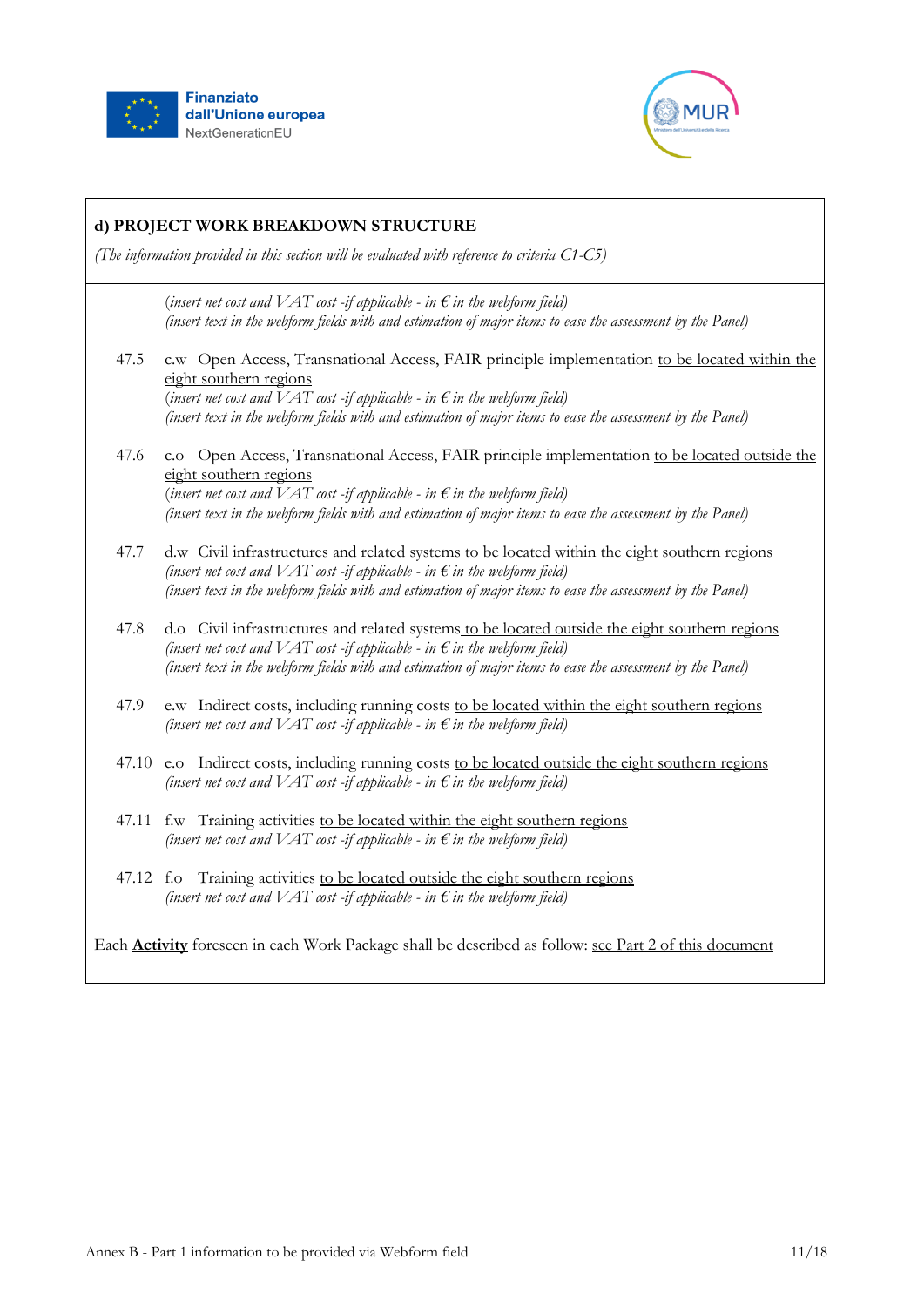



# Annex B - Part 2

All information that are requested in this part of this document must be provided as pdf file, filling up this template

(Editable format of this template and Web address where to upload it will be provided before the opening of the proposal submission system)

a) APPLICANT: see Part 1

b) CO-APPLICANT(S): see Part 1

## **c) PROJECT DESCRIPTION**

*(The information provided in this section will be evaluated with reference to criteria A2, A3, B1, B.2, B.3 and B.4)*

- 20 **Project title and acronym:** see Part 1 of this document
- 21 **Duration of the project (in months):** see Part 1 of this document
- 22 **Project type:** see Part 1 of this document
- 23 **Research Infrastructure(s) targeted by the project:** see Part 1 of this document
- 24 **ESFRI domain proposal:** see Part 1 of this document
- 25 **"iii" proposal**
	- 25.1 **Leading IR:** see Part 1 of this document
	- 25.2 **Prevalent ESFRI domain:** see Part 1 of this document
- 26 **Free Keyword(s):** see Part 1 of this document
- 27 **Publishable Project abstract:** see Part 1 of this document
- 28 **Extended Abstract:** see Part 1 of this document
- 29 **Objectives and ambition:** see Part 1 of this document
- 30 **Project framework and main expected impact:** see Part 1 of this document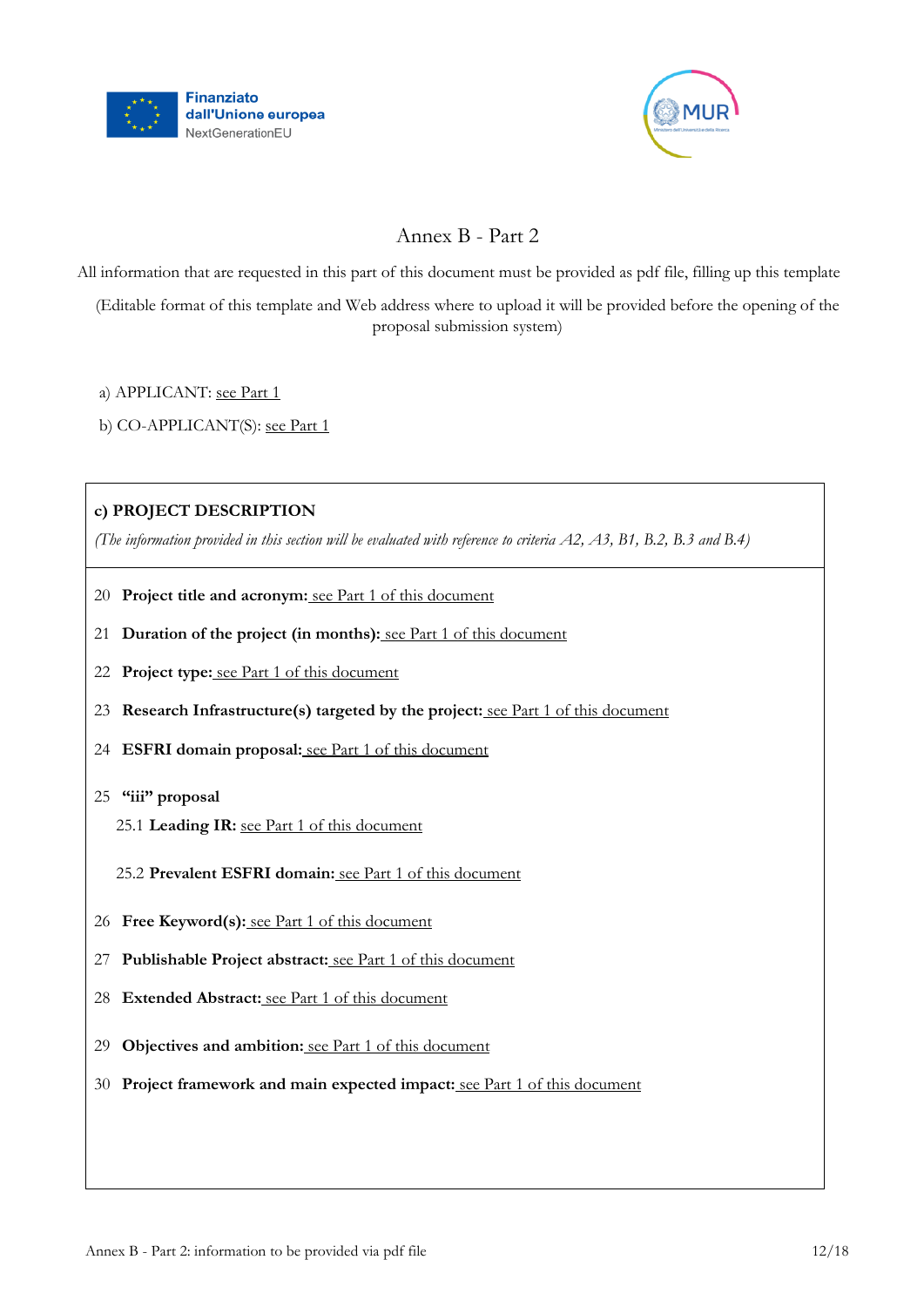



*(The information provided in this section will be evaluated with reference to criteria A2, A3, B1, B.2, B.3 and B.4)*

## 31 **Compliance/consistency with NRRP rules and constrains**

### 31.1 **Sustainability of the initiative**

## 31.1.1 **Awareness of project timing**

Risk management and implementation strategies to assure project robustness (*max 3000 characters*)

### 31.1.2 **List of critical risks**<sup>5</sup>

Provide a list of critical risks, relating to project implementation, that the stated project's objectives may not be achieved. Detail any risk mitigation measures. You will be able to update the list of critical risks and mitigation measures as the project progresses Indicate level of (i) likelihood, and (ii) severity; describe any risk mitigation measures *(max 4000 characters)*

#### 31.1.3 **Economic and financial plan for the operation of the infrastructure(s) as resulting from the project, for at least ten years starting from the final payment** *(max 4000 characters*)

| Relating to the infrastructure(s) in its ex-post<br>configuration | Person<br>months | <b>Estimated total</b><br>amount in $\epsilon$ in the 10<br>years starting from<br>the final payment |
|-------------------------------------------------------------------|------------------|------------------------------------------------------------------------------------------------------|
| - Administrative personnel                                        | fill             |                                                                                                      |
| - Technical personnel                                             | fill             | fill                                                                                                 |
| - utilities, insurance, and any taxation routinely charged to     |                  |                                                                                                      |
| the infrastructure(s) (internet access, electricity, gas, water,  |                  |                                                                                                      |
| garbage and special waste disposal, local taxes, etc.)            |                  | fill                                                                                                 |
| - ordinary maintenance                                            |                  | till                                                                                                 |
| - extra-ordinary maintenance                                      |                  | fill                                                                                                 |
| - consumables                                                     |                  | fill                                                                                                 |
| <b>Total Running Costs</b>                                        |                  |                                                                                                      |

### 31.1.3.1**Managements Costs**

#### 31.1.3.2**Revenues<sup>6</sup>**

| Relating to the infrastructure(s) in its post-project<br>configuration | <b>Estimated total amount</b><br>in $\epsilon$ in the 10 years<br>starting from the final<br>payment |
|------------------------------------------------------------------------|------------------------------------------------------------------------------------------------------|
| - grants from competitive calls (national or European                  |                                                                                                      |
| projects)                                                              | fill                                                                                                 |
| - institutional endowments from public bodies                          | ùll                                                                                                  |

<sup>&</sup>lt;sup>5</sup> Definition critical risk: A critical risk is a plausible event or issue that could have a high adverse impact on the ability of the project to achieve its objectives. Level of likelihood to occur: Low/medium/high. The likelihood is the estimated probability that the risk will materialise even after taking account of the mitigating measures put in place.

Level of severity: Low/medium/high The relative seriousness of the risk and the significance of its effect.

<sup>6</sup> Economic and financial plan containing an estimate of costs and revenues for the entire duration prescribed by the call. The research infrastructure(s) may be made available to enterprises and public and private research actors, to the maximum extent provided for in paragraph 2.1.1 of the Communication from the Commission 2014 / C 198/01.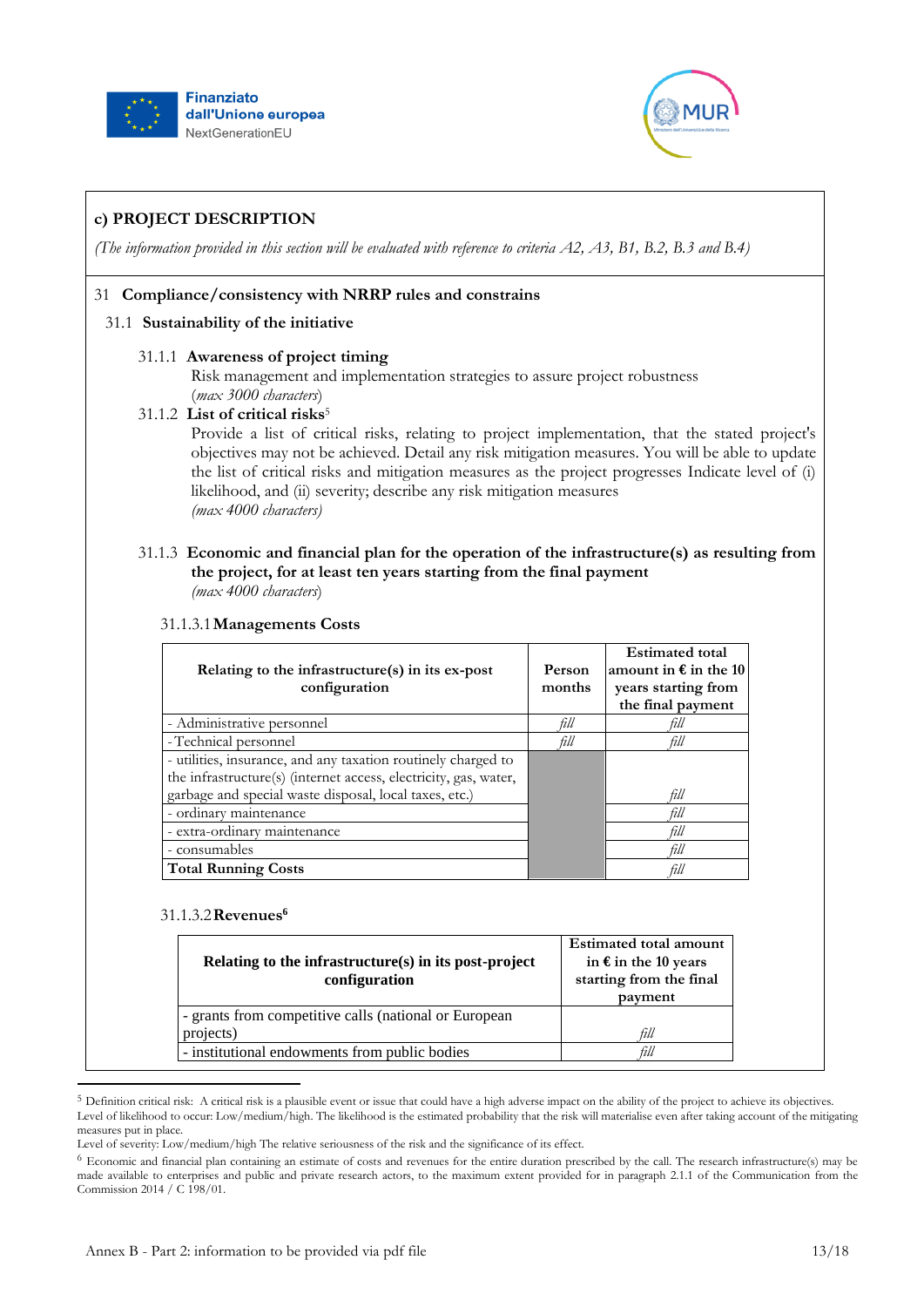



*(The information provided in this section will be evaluated with reference to criteria A2, A3, B1, B.2, B.3 and B.4)*

| - revenue from commercial contracts (for goods and R&D) |      |
|---------------------------------------------------------|------|
| services)                                               | fill |
| - revenue from commercial contracts (rent of space and  |      |
| facilities)                                             | fill |
| Total Revenues                                          | fili |

## 31.2 **Brief analysis related to DNSH principle**

Provide an assessment of the project with respect to the guidelines; research and innovation infrastructures must in themselves be demonstrators of sustainable resources (plants, laboratories, computing centers and archives), dedicated to advanced research and innovation for the study of new and further green solutions and for circular economy; then, provide enough information to assess (if applicable):

- the international benchmarking of energy costs and CO2 footprint for the proposed new (or existing) infrastructure: for large accelerator based RI's a reference will be the CERN environmental report based on an ambitious plan to reduce by 28% its CO2 footprint by 2024 (adopting their best practices would ensure a reduced impact on the environment); for data infrastructures best practices suggested by scientific literature (e.g. Nature 561, pp. 163-166 (2018) will be used as a reference;
- cost analysis, needed to assess the long-term sustainability of the infrastructure, extended to considering the whole life cycle of the infrastructure, i.e.: i) operating and access costs by users (transport vs. remote access), ii) energy cost of the solutions adopted for the management of data, archives (memories) and calculations necessary for the infrastructure scientific and technological users, ii) forecast of the decommissioning costs at the end of life of the research infrastructure for the restoration of the territory to its initial conditions, impact of the decommissioning costs on the multi-year economic plan. Where financial support will be given, it will be required that DNSH guidance will be applied to avoid that RRF funds are used to finance environmentally harmful research;
- With particular reference to this criterion, the exclusion list shall include activities related to fossil fuels (including downstream use), except for natural gas-based heat/power compliant with the conditions set out in the annex III of the DNSH guidance. With particular reference to this criterion, the exclusion list shall be comprehensive of investments in facilities for the disposal of waste in landfill, in mechanical biological treatment (MBT) plants, and incinerators for the treatment of waste. Furthermore, all investments will be made in accordance with the DNSH principle, ensuring that no activity that is not sustainable, either now or in the long run, will be supported.

(*max 8000 characters*)

### 31.3 **Brief analysis related to FAIR principle**

Provide an assessment of the project with respect to the guidelines *(max 4000 characters*)

### 31.4 **Gender Equality Plan**

Provide an assessment of the project with respect to equal opportunities, non-discrimination, equality and integration of gender perspective *(max 2000 characters*)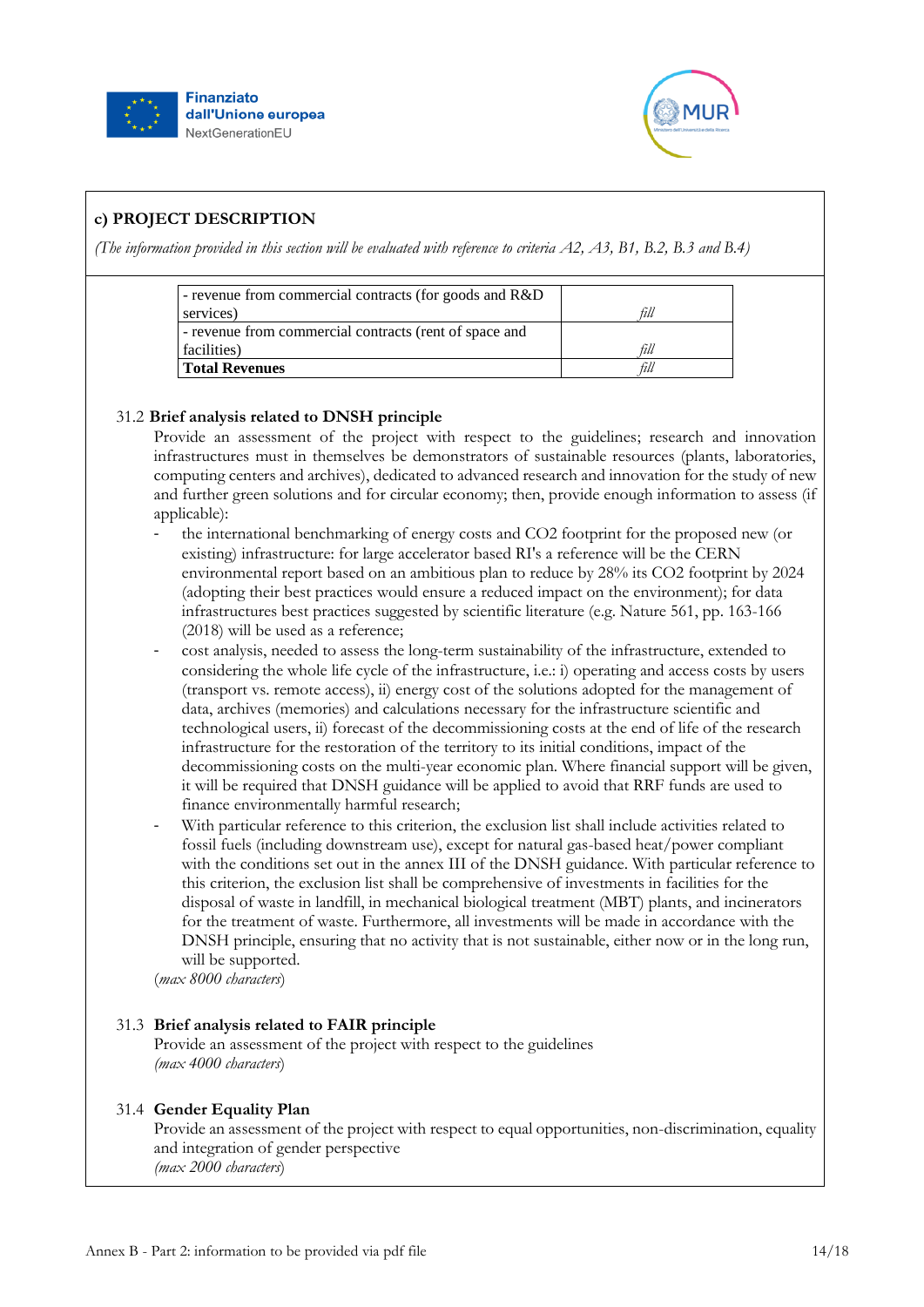



*(The information provided in this section will be evaluated with reference to criteria A2, A3, B1, B.2, B.3 and B.4)*

## 31.5 **Synergies with other proposals within the recovery and resilience plan**

Discuss any synergies foreseen with other missions/components/investments/actions of the NextGen EU plan (e.g. proximity, co-location, coexistence with an innovative infrastructure site(s) either ongoing or at the proposal stage. Consider both positive and negative scenarios. (*max 4000 characters*)

## 32 **Total budget for the proposal** (*IRAP are not an eligible cost, costs shall be input net value plus VAT value and ex-IRAP)*

32.1 Entire Project costs, see Part 1 of this document

32.2 For each Work Package (Specific Objective), see Part 1 of this document.

32.3 For each project participant (Applicant and co-Applicants), as per the following table repeat the table for each Applicant and co-Applicant<sup>7</sup>.

|                | COSTS $(\epsilon)$                                       |                                                    |                                                     |                 |
|----------------|----------------------------------------------------------|----------------------------------------------------|-----------------------------------------------------|-----------------|
|                | FOR EACH APPLICANT / CO-APPLICANT(S)                     |                                                    |                                                     |                 |
|                |                                                          | Costs included in the request for funding          |                                                     |                 |
|                |                                                          | To be located within the eight<br>southern Regions | To be located outside the<br>eight southern Regions | Total requested |
| a.             | Fixed term personnel                                     |                                                    |                                                     | grant           |
|                | specifically hired for the                               | fill                                               | fill                                                | fill            |
|                | project                                                  |                                                    |                                                     |                 |
| $\mathbf{b}$ . | Scientific                                               |                                                    |                                                     |                 |
|                | instrumentation and<br>technological equipment,          | fill                                               | fill                                                | fill            |
| c.             | <b>Open Access, Trans</b>                                |                                                    |                                                     |                 |
|                | <b>National Access, FAIR</b><br>principle implementation | fill                                               | fill                                                | fill            |
| d.             | Civil infrastructures and                                |                                                    |                                                     |                 |
|                | related systems                                          | fill                                               | fill                                                | fill            |
| e.             | Indirect costs, including                                | fill                                               | fill                                                | fill            |
|                | running costs                                            |                                                    |                                                     |                 |
| f.             | Training activities                                      | fill                                               | fill                                                | fill            |
| Total          |                                                          | fill                                               | fill                                                | fill            |

- a. Fixed term personnel specifically hired for the project: max 20% of the total requested grant.
- e. Indirect costs: max 7% of the total requested grant.

<sup>7</sup> Single type of expenses (type a. and e.) for the total requested grant shall satisfy cost limits as follows: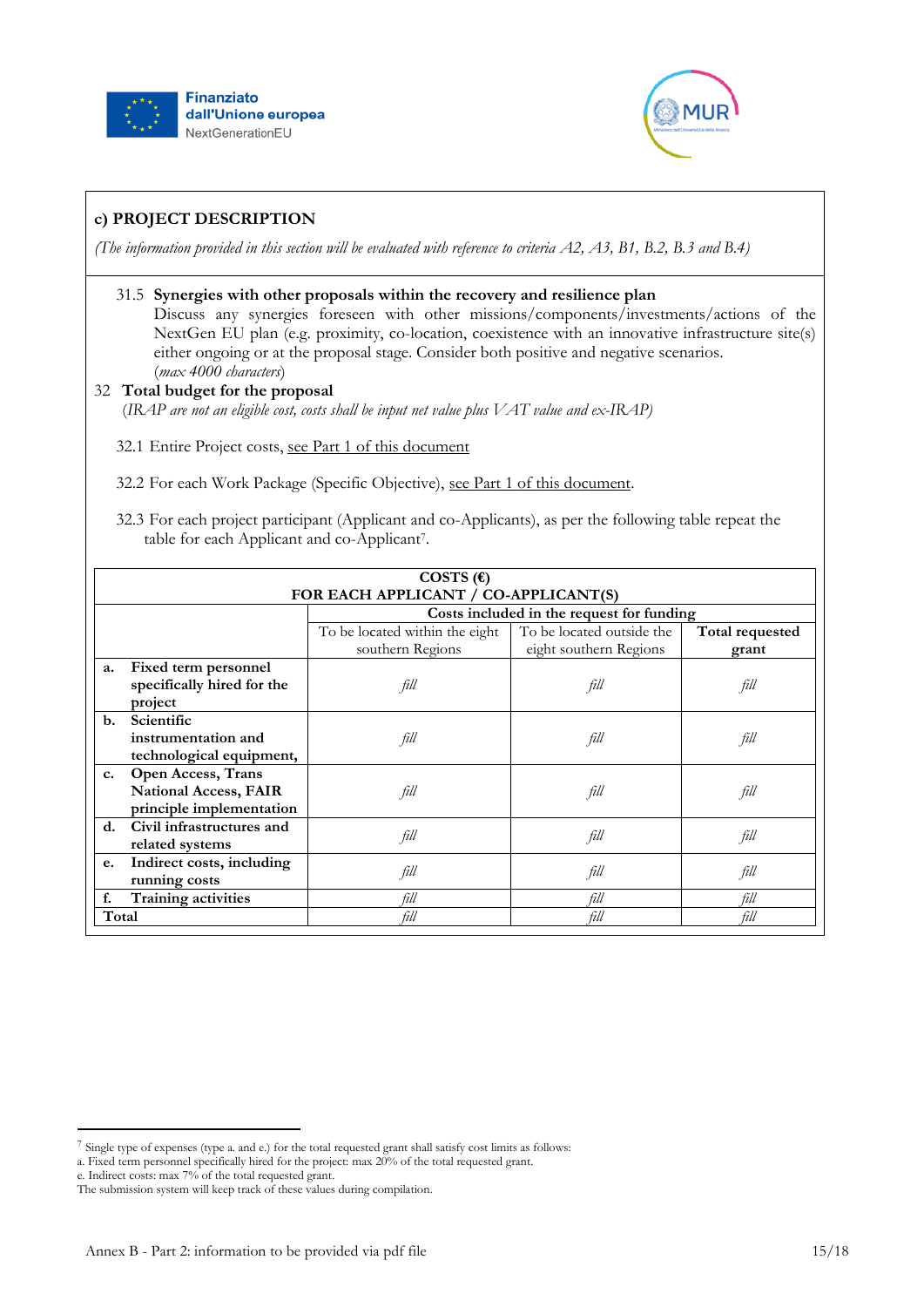



*(The information provided in this section will be evaluated with reference to criteria C1-C5)*

- 33 **Timing of the different work packages** and their components (Gantt chart or similar) *(Provide a Gantt type chart)*
- 34 **WP inter-relation with other WPs** *(If not included in the previous chart (33), provide the WP inter-relation with other WPs in graphical format)*
- 35 **Costs Scheduling according with the Intermediate Objectives** *(Provide a table to show expected costs by bimestre)*
- Each **Work Package** shall be described as follow:
- 36 **WP title:** See Part 1
- 37 **WP number:** See Part 1
- 38 **Start month:** See Part 1
- 39 **OU(s) participating to the WP:** See Part 1
- 40 **WP leader:** See Part 1
- 41 **Summary of the activities envisaged in the WP:** See Part 1
- 42 **WP inter-relation with other WWPP:** See Part 1
- 43 **Most relevant outcome** Provide a description and a motivation of the main assets to be acquired as well as for the other main investments *(insert text in the webform field - max 4000 characters)*
- 44 **List of WP deliverables that will be available according with the timing set by the Intermediate Objectives.**

Provide a brief description for each *(max 8000 characters)*

45 **Objective, quantitative, and measurable indicators relevant to the monitoring and ex-post assessment of the expected results**.

Define such indicators, describe methods and timing for the measurement of such indicators using technical criteria and relate them to the investment made throughout the project. Finally, refer them to the Intermediate Objectives listed in the following point. *(max 4000 characters)*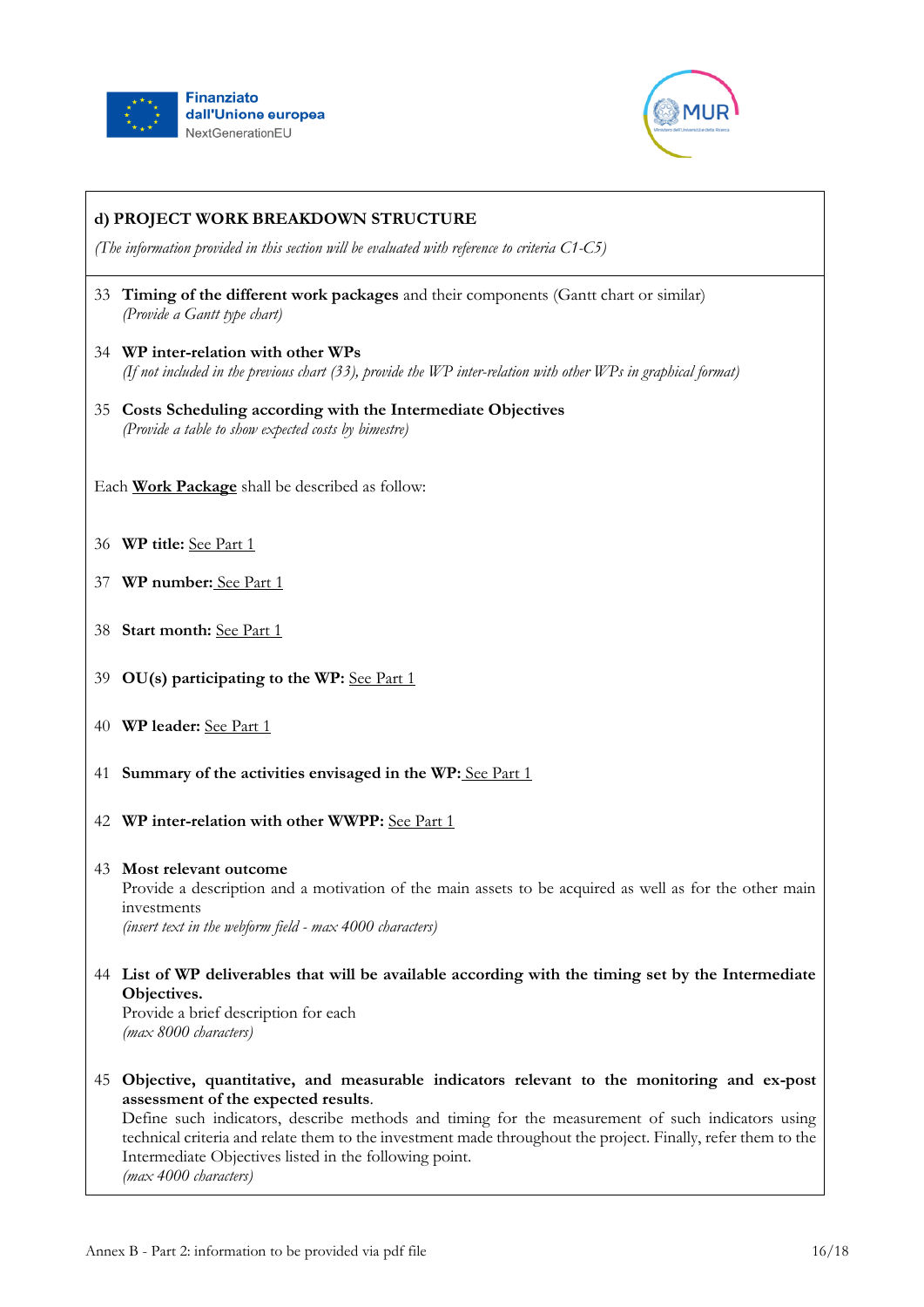



*(The information provided in this section will be evaluated with reference to criteria C1-C5)*

46 **WP Intermediate Objectives: description and timing (corresponding to economic reporting scheduling)**

Provide a description of each Intermediate Objective with the expected deliverables and the project bimester at the end of which it will be accomplished *(text and integer number in the [1-15] range);*

47 **WP budget:** See Part 1

Each **Activity** shall be described as follow<sup>8</sup>:

- 48 **Activity title** *(insert text)*
- 49 **Reference WP** *(insert text)*
- 50 **Actvity number** *(insert number)*

### 51 **Activity Start month and duration**

According to the timing set for the reference WP *(insert integer numbers)*

- 52 **OU in charge of the Activity** Only one OU for each activity *(insert text)*
- 53 **Activity description** *(insert text max 2000 characters)*
- 54 **Activity budget<sup>9</sup>** (*IRAP are not an eligible cost, costs shall be input net value plus VAT value and ex-IRAP)*
	- 54.1 a. Cost of fixed term personnel specifically hired for the project (*insert net cost and VAT cost -if applicable - in € and a description with and estimation of number of personnel divided by rank/profile and their person months consistent with cost to ease the assessment of the Panel)*

 $\overline{a}$ <sup>8</sup> Each Work Package is organized in activities. Each activity must be assigned to one OU only, although it may concur with other activities to the same deliverables or same results that are foreseen within the same WP.

<sup>&</sup>lt;sup>9</sup> Single type of expenses (type a. and e.) for the total requested grant shall satisfy cost limits as follows:

a. Fixed term personnel specifically hired for the project: max 20% of the total requested grant.

e. Indirect costs: max 7% of the total requested grant.

The submission system will keep track of these values during compilation.